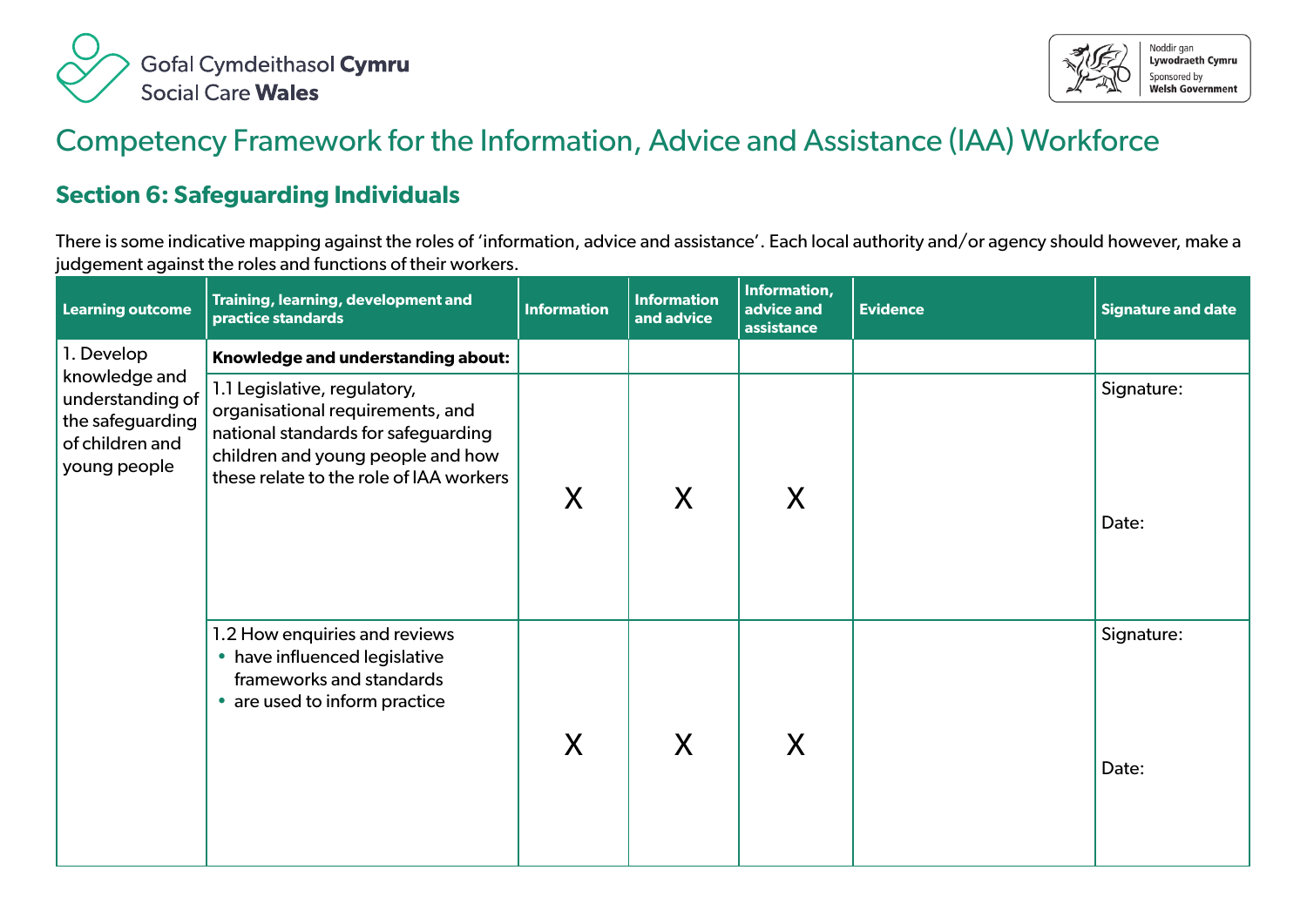| <b>Learning outcome</b> | Training, learning, development and<br>practice standards                                          | <b>Information</b> | <b>Information</b><br>and advice | Information,<br>advice and<br>assistance | <b>Evidence</b> | <b>Signature and date</b> |
|-------------------------|----------------------------------------------------------------------------------------------------|--------------------|----------------------------------|------------------------------------------|-----------------|---------------------------|
|                         | 1.3 What is meant by the terms:<br>• 'child at risk'<br>· 'significant harm'                       | X                  | X                                | X                                        |                 | Signature:<br>Date:       |
|                         | 1.4 How to establish when harm is<br>considered to be 'significant'                                | X                  | X                                | X                                        |                 | Signature:<br>Date:       |
|                         | 1.5 The potential impact and effects of<br>abuse, neglect and harm on children<br>and young people | X                  | X                                | X                                        |                 | Signature:<br>Date:       |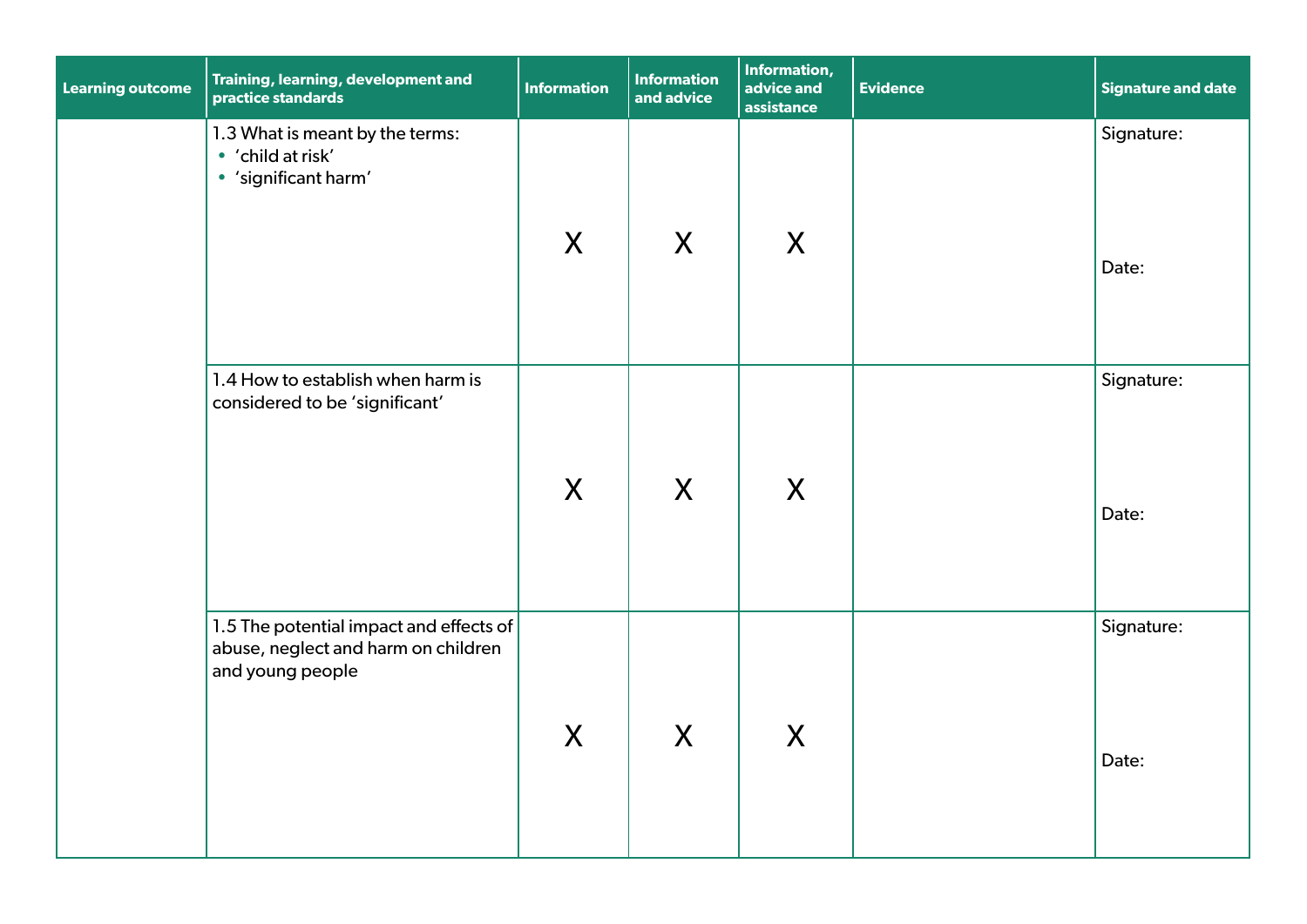| <b>Learning outcome</b> | Training, learning, development and<br>practice standards                                                                                                                    | <b>Information</b> | <b>Information</b><br>and advice | Information,<br>advice and<br>assistance | <b>Evidence</b> | <b>Signature and date</b> |
|-------------------------|------------------------------------------------------------------------------------------------------------------------------------------------------------------------------|--------------------|----------------------------------|------------------------------------------|-----------------|---------------------------|
|                         | 1.6 Signs and symptoms that may<br>indicate that a child or young person<br>has been, or is in danger of being,<br>harmed or abused                                          | X                  | X                                | X                                        |                 | Signature:<br>Date:       |
|                         | 1.7 Requirements where there are<br>concerns that a child or young<br>person has been, or is in danger of<br>being harmed or abused, including<br>statutory duties to report | X                  | X                                | X                                        |                 | Signature:<br>Date:       |
|                         | 1.8 Key considerations for a child or<br>young person at risk<br>Key considerations: outcomes-<br>focused approach, mental capacity,<br>advocacy                             |                    |                                  | X                                        |                 | Signature:<br>Date:       |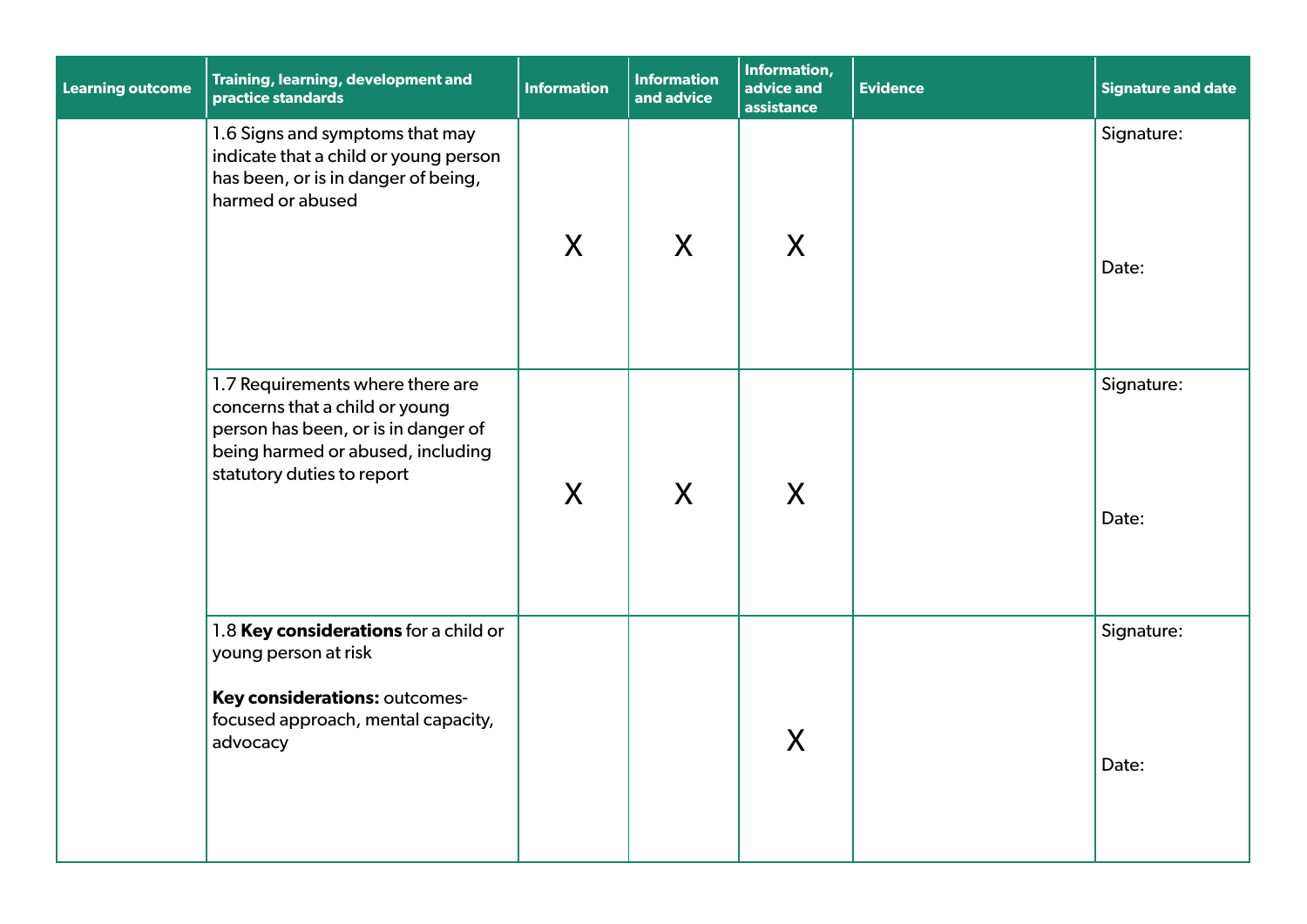| <b>Learning outcome</b> | Training, learning, development and<br>practice standards                                                                                                                                            | <b>Information</b> | <b>Information</b><br>and advice | <b>Information,</b><br>advice and<br>assistance | <b>Evidence</b> | <b>Signature and date</b> |
|-------------------------|------------------------------------------------------------------------------------------------------------------------------------------------------------------------------------------------------|--------------------|----------------------------------|-------------------------------------------------|-----------------|---------------------------|
|                         | 1.9 Barriers that may deter reporting<br>of concerns about abuse, neglect or<br>harm                                                                                                                 | X                  | X                                | X                                               |                 | Signature:<br>Date:       |
|                         | 1.10 The role of different agencies,<br>including advocacy, for the<br>safeguarding of children and young<br>people                                                                                  | $\sf X$            | $\mathsf{X}$                     | X                                               |                 | Signature:<br>Date:       |
|                         | 1.11 The potential impact on children<br>and young people of having a<br>range of different professionals and<br>agencies involved in their lives if they<br>have been identified as 'child at risk' | X                  | X                                | X                                               |                 | Signature:<br>Date:       |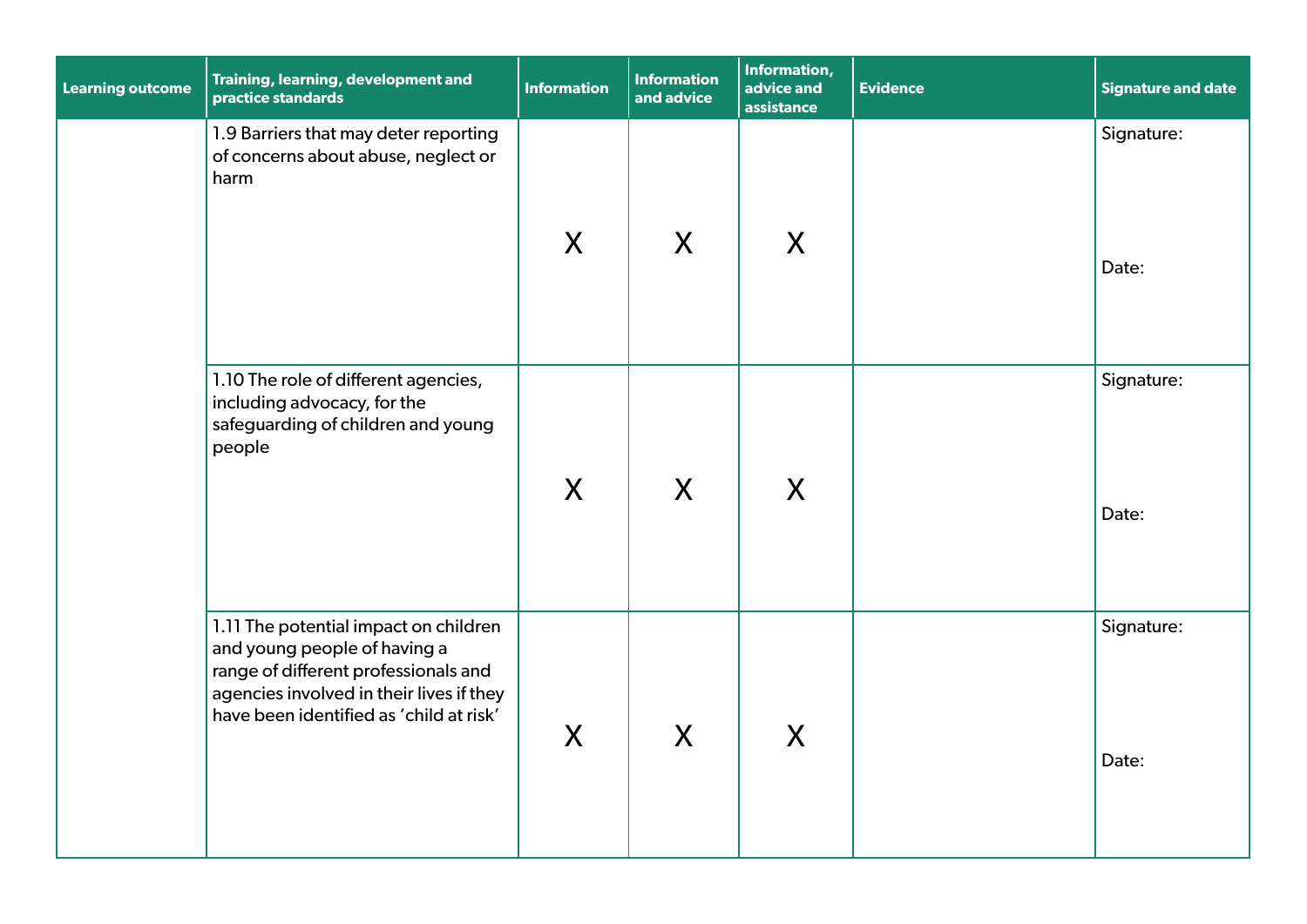| <b>Learning outcome</b> | Training, learning, development and<br>practice standards                                                                                                                                                  | <b>Information</b> | <b>Information</b><br>and advice | Information,<br>advice and<br>assistance | <b>Evidence</b> | Signature and date  |
|-------------------------|------------------------------------------------------------------------------------------------------------------------------------------------------------------------------------------------------------|--------------------|----------------------------------|------------------------------------------|-----------------|---------------------|
|                         | 1.12 The purpose and role of<br>safeguarding boards for children<br>and young people at risk<br>Safeguarding boards: national and<br>regional                                                              | X                  | X                                | X                                        |                 | Signature:<br>Date: |
|                         | <b>Practice</b><br>You are able to work in ways that:                                                                                                                                                      |                    |                                  |                                          |                 |                     |
|                         | 1.13 Comply with legislative,<br>regulatory and organisational<br>requirements and national standards<br>for safeguarding children and young<br>people in accordance with own role<br>and responsibilities | X                  | X                                | X                                        |                 | Signature:<br>Date: |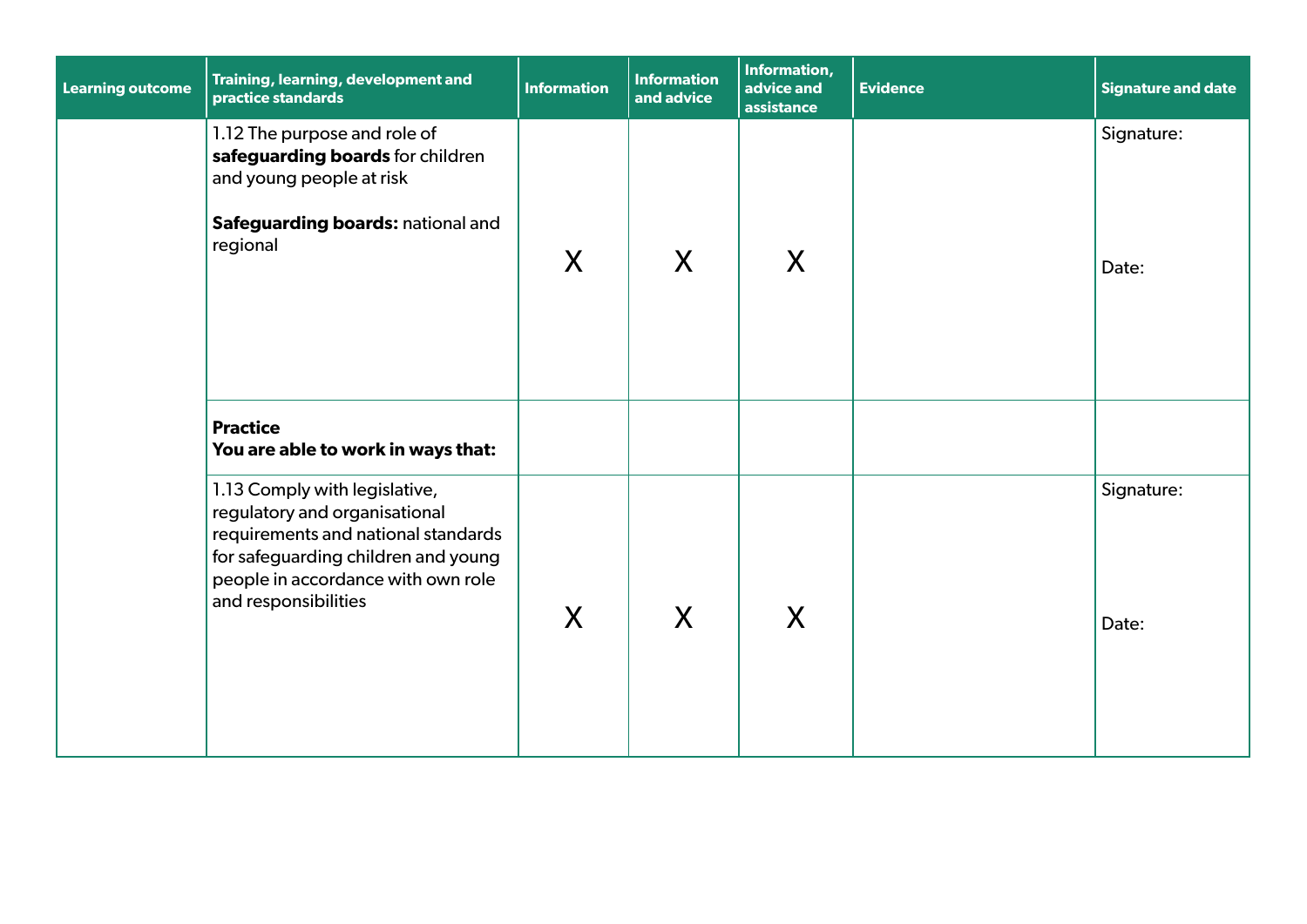| <b>Learning outcome</b>                                                    | Training, learning, development and<br>practice standards                                                                                                                                                             | <b>Information</b> | <b>Information</b><br>and advice | Information,<br>advice and<br>assistance | <b>Evidence</b> | <b>Signature and date</b> |
|----------------------------------------------------------------------------|-----------------------------------------------------------------------------------------------------------------------------------------------------------------------------------------------------------------------|--------------------|----------------------------------|------------------------------------------|-----------------|---------------------------|
|                                                                            | 1.14 Ensure that knowledge and<br>understanding is routinely updated<br>in relation to new and emerging<br>safeguarding trends                                                                                        | X                  | X                                | X                                        |                 | Signature:<br>Date:       |
| 2. Develop                                                                 | Knowledge and understanding about:                                                                                                                                                                                    |                    |                                  |                                          |                 |                           |
| knowledge and<br>understanding of<br>the safeguarding<br>of adults at risk | 2.1 Legislative, regulatory,<br>organisational requirements, and<br>national standards for safeguarding<br>adults at risk and how these relate to<br>the role of Information, Advice and<br><b>Assistance workers</b> | X                  | X                                | X                                        |                 | Signature:<br>Date:       |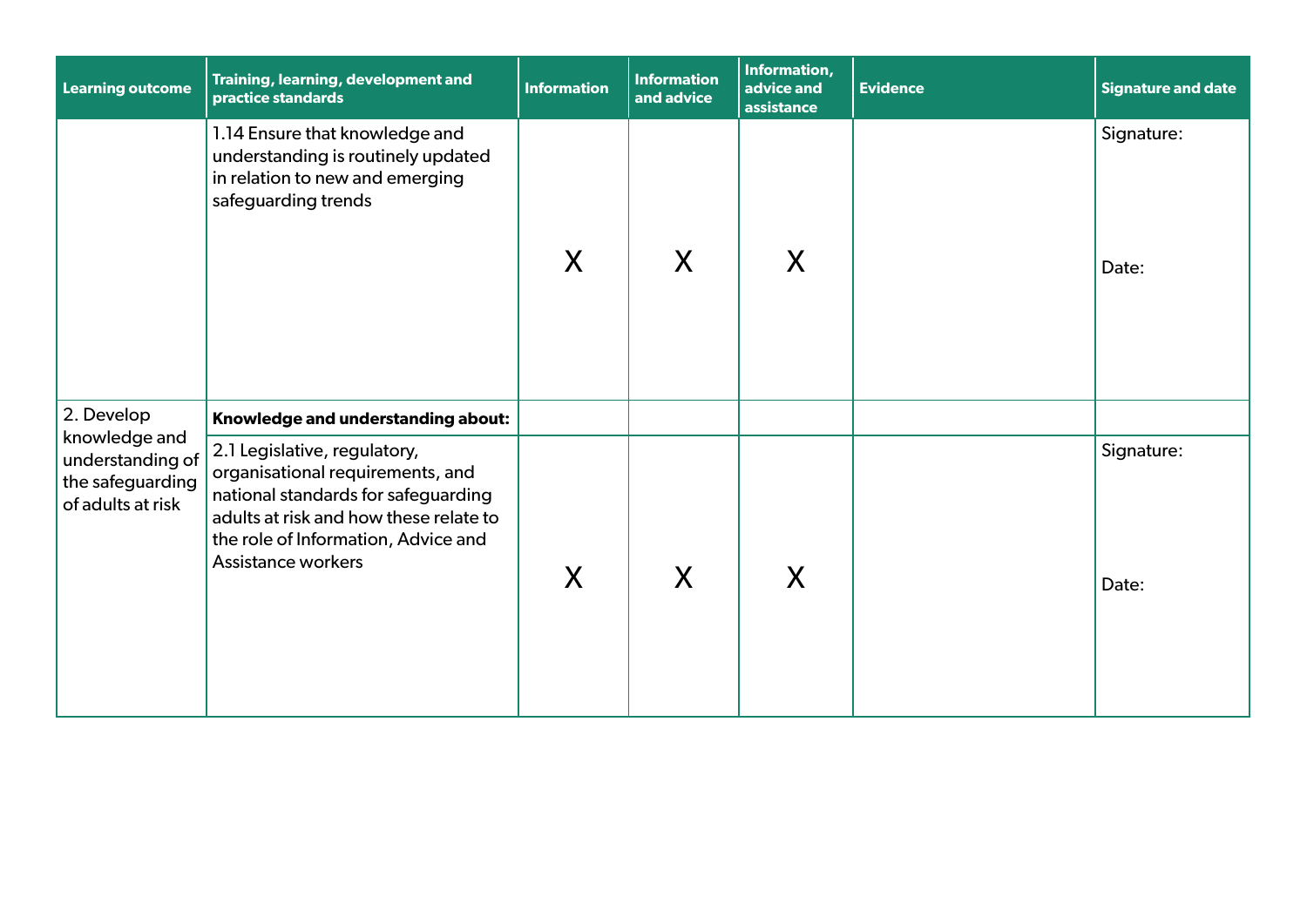| <b>Learning outcome</b> | Training, learning, development and<br>practice standards                                                                   | <b>Information</b> | <b>Information</b><br>and advice | Information,<br>advice and<br>assistance | <b>Evidence</b> | <b>Signature and date</b> |
|-------------------------|-----------------------------------------------------------------------------------------------------------------------------|--------------------|----------------------------------|------------------------------------------|-----------------|---------------------------|
|                         | 2.2 How enquiries and reviews<br>• have influenced legislative<br>frameworks and standards<br>• are used to inform practice | X                  | X                                | X                                        |                 | Signature:<br>Date:       |
|                         | 2.3 What is meant by the term 'adult<br>at risk'                                                                            | X                  | X                                | X                                        |                 | Signature:<br>Date:       |
|                         | 2.4 The potential impact and effects<br>of abuse, neglect and harm on<br>individuals                                        | X                  | X                                | X                                        |                 | Signature:<br>Date:       |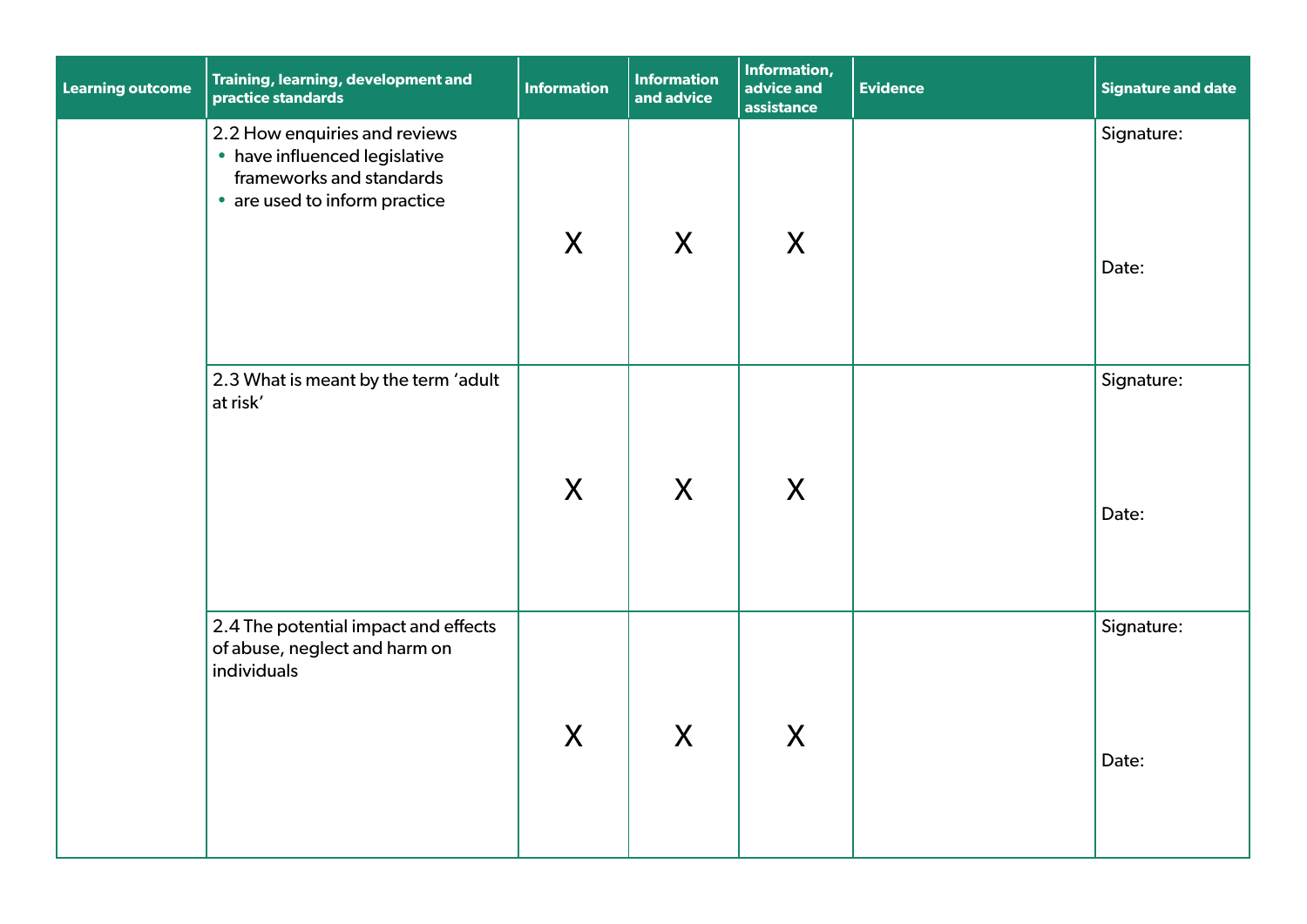| <b>Learning outcome</b> | Training, learning, development and<br>practice standards                                                                                                            | <b>Information</b> | <b>Information</b><br>and advice | Information,<br>advice and<br>assistance | <b>Evidence</b> | <b>Signature and date</b> |
|-------------------------|----------------------------------------------------------------------------------------------------------------------------------------------------------------------|--------------------|----------------------------------|------------------------------------------|-----------------|---------------------------|
|                         | 2.5 Signs and symptoms that may<br>indicate that an individual has been,<br>or is in danger of being, harmed or<br>abused                                            | $\mathsf{X}$       | X                                | X                                        |                 | Signature:<br>Date:       |
|                         | 2.6 Requirements where there are<br>concerns that an adult at risk has<br>been, or is in danger of being harmed<br>or abused including statutory duties<br>to report | $\mathsf{X}$       | X                                | X                                        |                 | Signature:<br>Date:       |
|                         | 2.7 Barriers that may deter reporting<br>of concerns about abuse, neglect or<br>harm                                                                                 | $\mathsf{X}$       | X                                | X                                        |                 | Signature:<br>Date:       |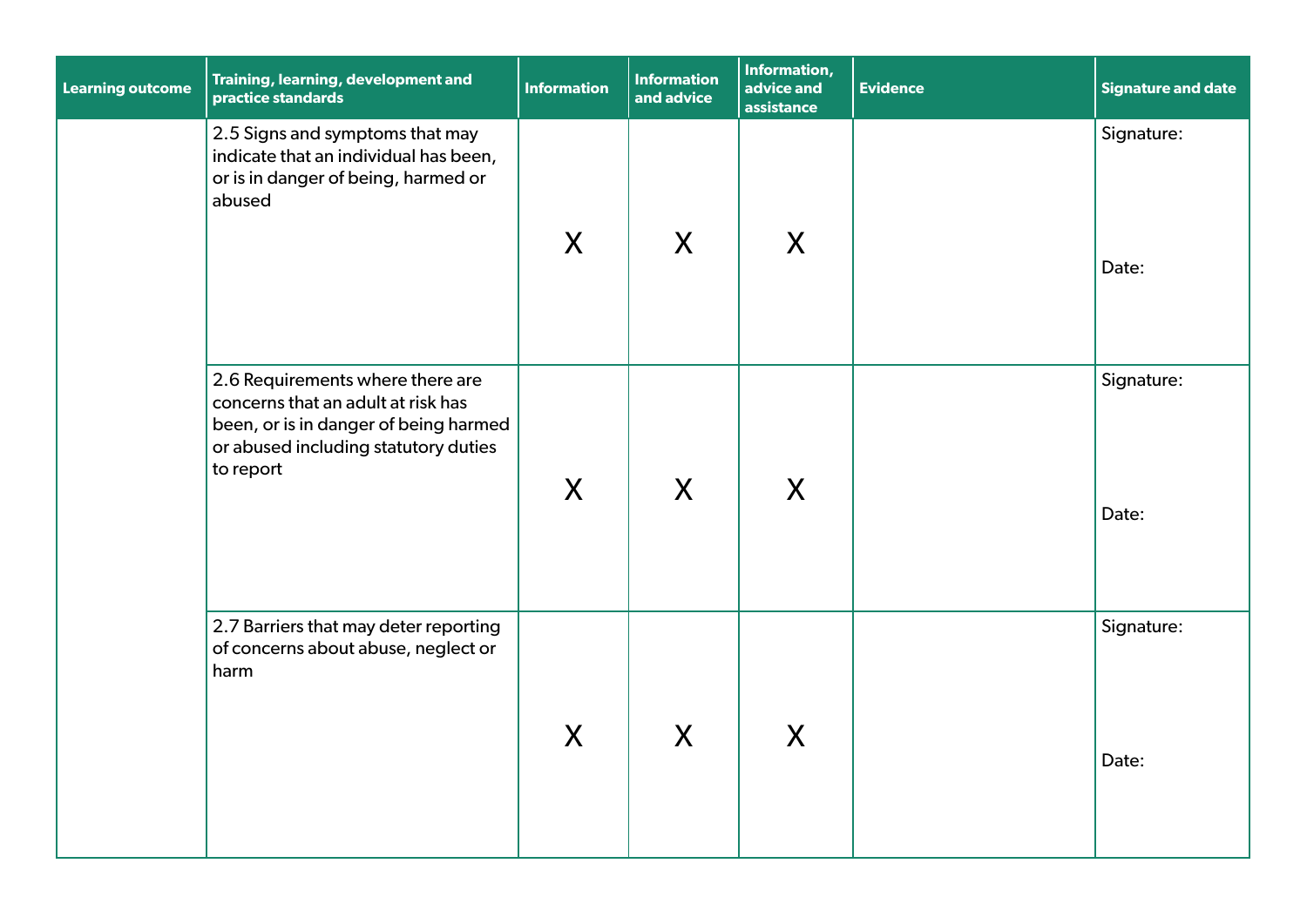| <b>Learning outcome</b> | Training, learning, development and<br>practice standards                                                                              | <b>Information</b> | <b>Information</b><br>and advice | Information,<br>advice and<br>assistance | <b>Evidence</b> | <b>Signature and date</b> |
|-------------------------|----------------------------------------------------------------------------------------------------------------------------------------|--------------------|----------------------------------|------------------------------------------|-----------------|---------------------------|
|                         | 2.8 The role of different agencies,<br>including advocacy, for the<br>safeguarding of adults at risk                                   | $\mathsf{X}$       | X                                | X                                        |                 | Signature:<br>Date:       |
|                         | 2.9 The purpose and role of<br>safeguarding boards for<br>safeguarding adults at risk<br>Safeguarding boards: national and<br>regional | X                  | X                                | X                                        |                 | Signature:<br>Date:       |
|                         | 2.10 Why and when a Section 126<br>enquiry would be commenced                                                                          |                    |                                  | X                                        |                 | Signature:<br>Date:       |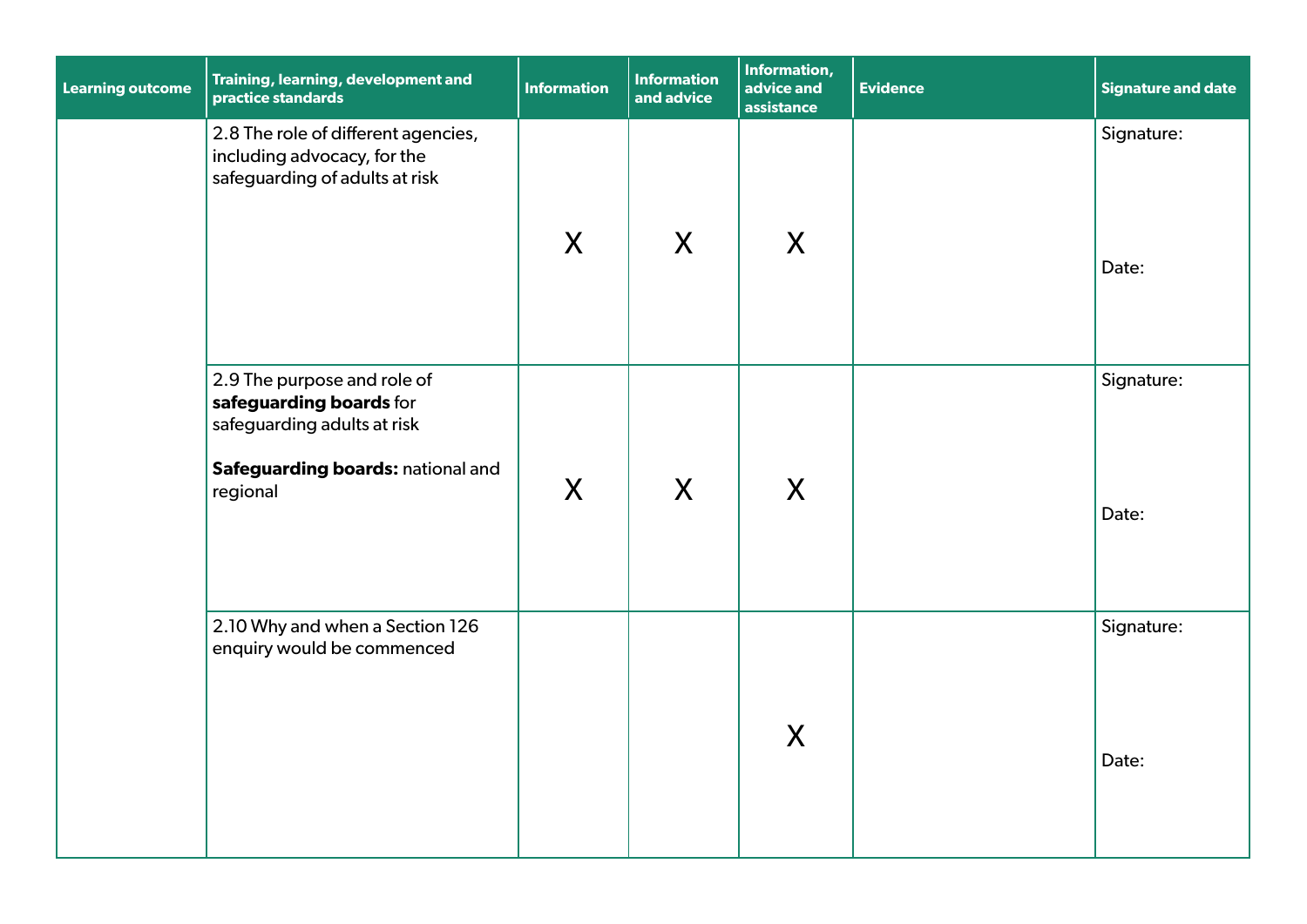| Learning outcome | Training, learning, development and<br>practice standards                                                                                                                                                                | <b>Information</b> | <b>Information</b><br>and advice | Information,<br>advice and<br>assistance | <b>Evidence</b> | <b>Signature and date</b> |
|------------------|--------------------------------------------------------------------------------------------------------------------------------------------------------------------------------------------------------------------------|--------------------|----------------------------------|------------------------------------------|-----------------|---------------------------|
|                  | 2.11 The process of a Section<br>126 enquiry and the roles and<br>responsibilities of those involved                                                                                                                     |                    |                                  | X                                        |                 | Signature:<br>Date:       |
|                  | 2.12 Key considerations that should<br>be made when a Section 126 enquiry<br>is being undertaken<br>Key considerations: outcomes<br>focused approach, person centred<br>enquiries, mental capacity, advocacy,<br>consent |                    |                                  | X                                        |                 | Signature:<br>Date:       |
|                  | 2.13 The importance of using a co-<br>productive approach with adults and<br>their families/carers throughout the<br>safeguarding process                                                                                |                    |                                  | X                                        |                 | Signature:<br>Date:       |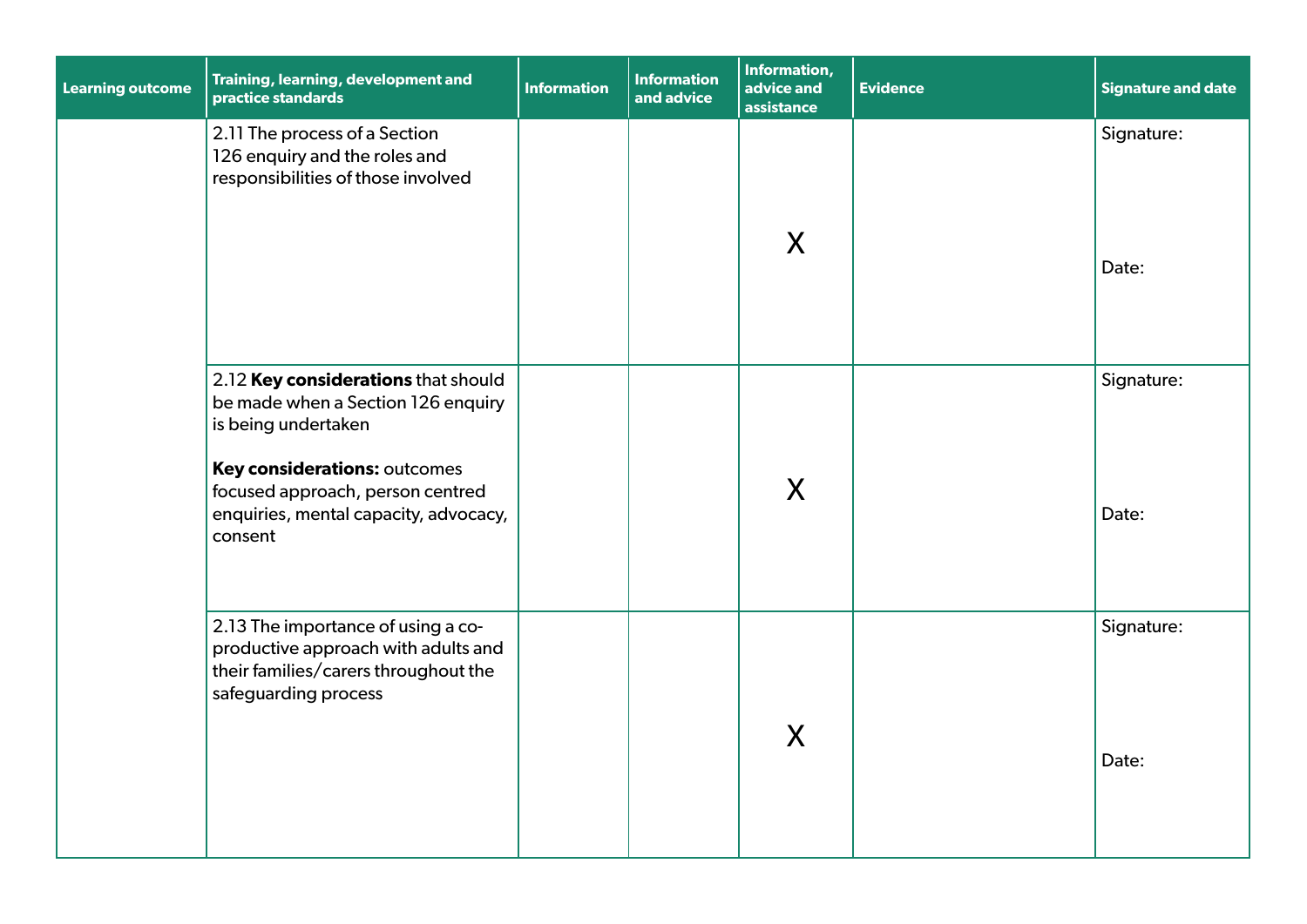| <b>Learning outcome</b> | Training, learning, development and<br>practice standards                                                                                                                                     | <b>Information</b> | <b>Information</b><br>and advice | Information,<br>advice and<br>assistance | <b>Evidence</b> | <b>Signature and date</b> |
|-------------------------|-----------------------------------------------------------------------------------------------------------------------------------------------------------------------------------------------|--------------------|----------------------------------|------------------------------------------|-----------------|---------------------------|
|                         | <b>Practice</b><br>You are able to work in ways that:                                                                                                                                         |                    |                                  |                                          |                 |                           |
|                         | 2.14 Comply with legislative,<br>regulatory, organisational<br>requirements, and national standards<br>for safeguarding adults at risk in<br>accordance with own role and<br>responsibilities | X                  | X                                | X                                        |                 | Signature:<br>Date:       |
|                         | 2.15 Ensure that knowledge and<br>understanding is routinely updated<br>in relation to new and emerging<br>safeguarding trends                                                                | X                  | X                                | X                                        |                 | Signature:<br>Date:       |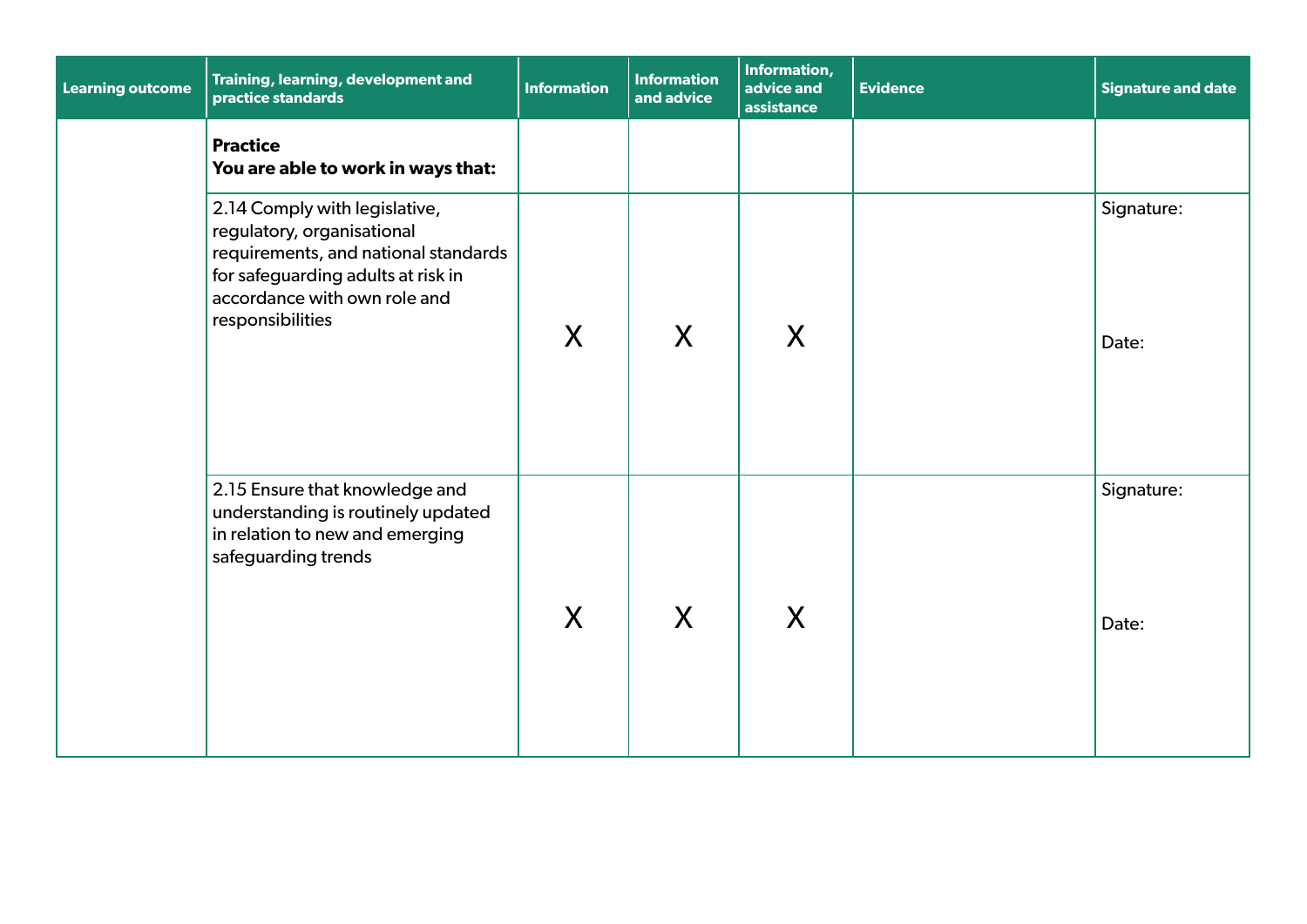| <b>Learning outcome</b>                                                                                            | Training, learning, development and<br>practice standards                                                                 | <b>Information</b> | <b>Information</b><br>and advice | Information,<br>advice and<br>assistance | <b>Evidence</b> | Signature and date  |
|--------------------------------------------------------------------------------------------------------------------|---------------------------------------------------------------------------------------------------------------------------|--------------------|----------------------------------|------------------------------------------|-----------------|---------------------|
| 3. Use<br>approaches                                                                                               | Knowledge and understanding about:                                                                                        |                    |                                  |                                          |                 |                     |
| that safeguard<br>children and<br>young people<br>and/or adults at<br>risk legislation<br>and Codes of<br>Practice | 3.1 Links between person/<br>child centred practice and the<br>safeguarding of children and young<br>people and/or adults | X                  | X                                | X                                        |                 | Signature:<br>Date: |
|                                                                                                                    | 3.2 The importance of embedding<br>safeguarding in a holistic and<br>individualised approach to support<br>for well-being | X                  | X                                | X                                        |                 | Signature:<br>Date: |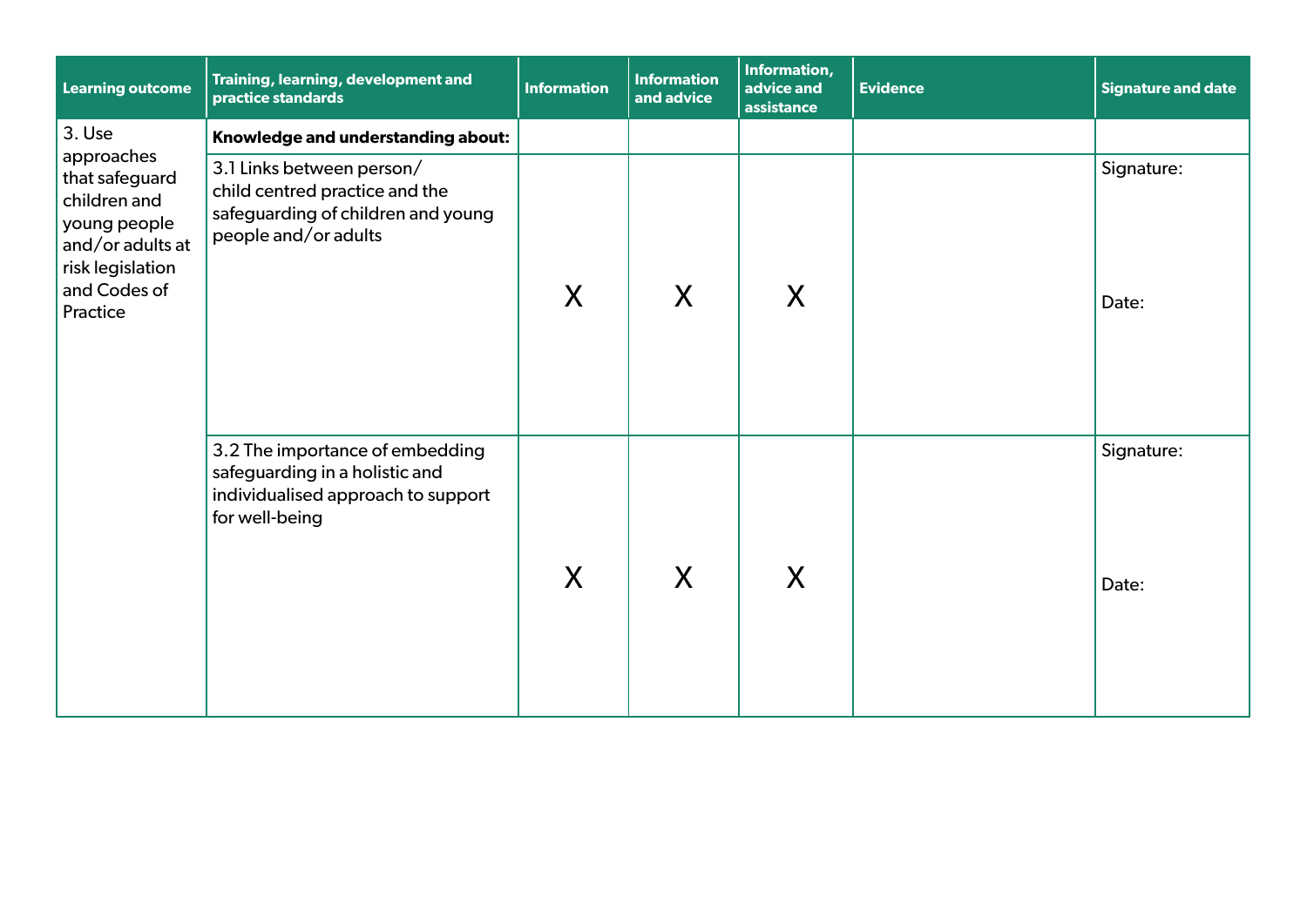| <b>Learning outcome</b> | Training, learning, development and<br>practice standards                                                                                                                                                                                                                                                                                                                                                                                                                                                               | <b>Information</b> | <b>Information</b><br>and advice | Information,<br>advice and<br>assistance | <b>Evidence</b> | Signature and date  |
|-------------------------|-------------------------------------------------------------------------------------------------------------------------------------------------------------------------------------------------------------------------------------------------------------------------------------------------------------------------------------------------------------------------------------------------------------------------------------------------------------------------------------------------------------------------|--------------------|----------------------------------|------------------------------------------|-----------------|---------------------|
|                         | 3.3 How to support the development<br>of a culture and environment that:<br>• promotes person/child centred<br>practice in the safeguarding of<br>children and young people and/or<br>adults at risk<br>• supports positive relationships<br>with children and young people<br>and/or adults at risk<br>• enables children and young<br>people and/or adults at risk and<br>their families/carers to express<br>their fears, anxieties, feelings and<br>concerns without worry of ridicule,<br>rejection or retribution | X                  | X                                | X                                        |                 | Signature:<br>Date: |
|                         | 3.4 What needs to be considered<br>when responding to disclosures or<br>allegations of abuse, neglect or harm                                                                                                                                                                                                                                                                                                                                                                                                           | X                  | X                                | X                                        |                 | Signature:<br>Date: |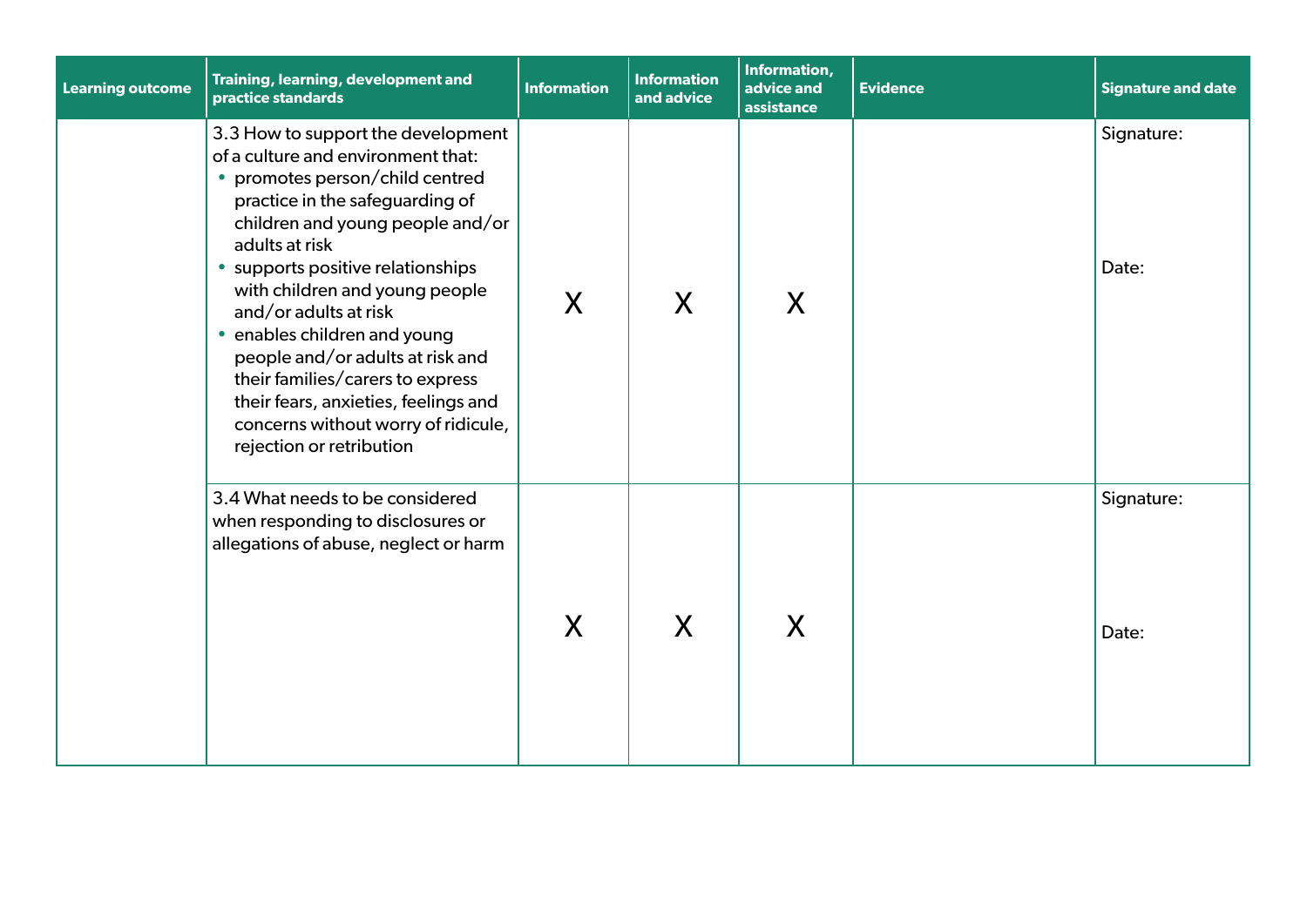| <b>Learning outcome</b> | <b>Training, learning, development and</b><br>practice standards                                                                                                                   | <b>Information</b> | <b>Information</b><br>and advice | Information,<br>advice and<br>assistance | <b>Evidence</b> | <b>Signature and date</b> |
|-------------------------|------------------------------------------------------------------------------------------------------------------------------------------------------------------------------------|--------------------|----------------------------------|------------------------------------------|-----------------|---------------------------|
|                         | 3.5 The importance of early<br>intervention and prevention and<br>actions that should be taken where<br>there are emerging concerns about<br>abuse and/or neglect and harm         | X                  | $\mathsf{X}$                     | X                                        |                 | Signature:<br>Date:       |
|                         | 3.6 Types of interventions that can<br>be made, how these should be<br>considered and who should be<br>involved                                                                    |                    |                                  | X                                        |                 | Signature:<br>Date:       |
|                         | 3.7 The importance of co-producing<br>interventions with children and young<br>people and/or adults at risk, their<br>families/carers whilst taking account<br>of any risk factors |                    |                                  | X                                        |                 | Signature:<br>Date:       |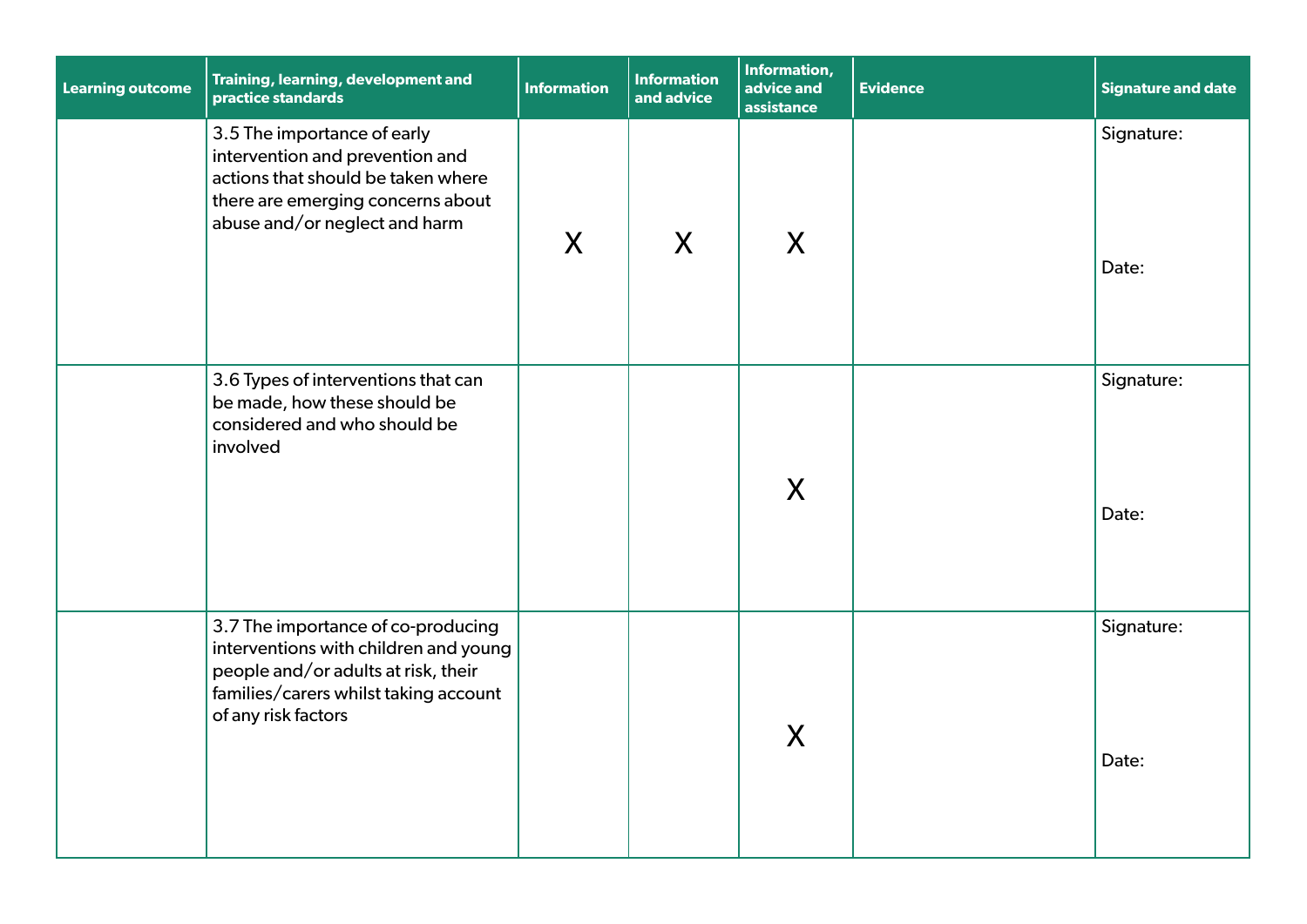| <b>Learning outcome</b> | Training, learning, development and<br>practice standards                                                                                                                               | <b>Information</b> | <b>Information</b><br>and advice | Information,<br>advice and<br>assistance | <b>Evidence</b> | <b>Signature and date</b> |
|-------------------------|-----------------------------------------------------------------------------------------------------------------------------------------------------------------------------------------|--------------------|----------------------------------|------------------------------------------|-----------------|---------------------------|
|                         | 3.8 What needs to be considered<br>when sharing outcomes from<br>safeguarding enquiries                                                                                                 |                    |                                  | X                                        |                 | Signature:<br>Date:       |
|                         | <b>Practice</b><br>You are able to work in ways that:                                                                                                                                   |                    |                                  |                                          |                 |                           |
|                         | 3.9 Support children and young<br>people and/or adults at risk and their<br>families/carers to identify factors,<br>situations and actions that may cause,<br>or lead to harm and abuse |                    |                                  | X                                        |                 | Signature:<br>Date:       |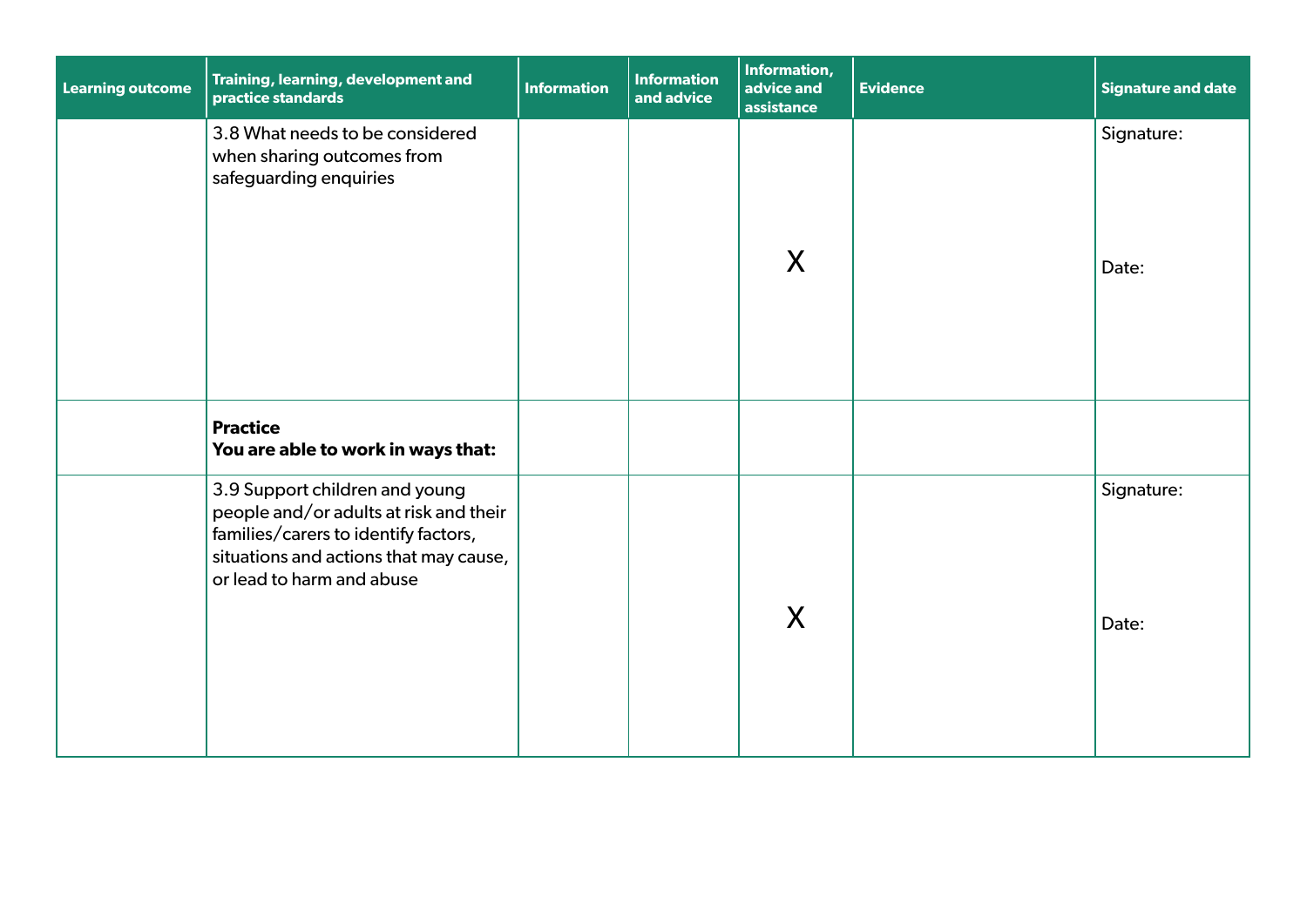| <b>Learning outcome</b> | Training, learning, development and<br>practice standards                                                                                                                                      | <b>Information</b> | <b>Information</b><br>and advice | Information,<br>advice and<br>assistance | <b>Evidence</b> | <b>Signature and date</b> |
|-------------------------|------------------------------------------------------------------------------------------------------------------------------------------------------------------------------------------------|--------------------|----------------------------------|------------------------------------------|-----------------|---------------------------|
|                         | 3.10 Support children and young<br>people and/or adults at risk to<br>identify what needs to be in place to<br>avoid situations that may lead to harm<br>or abuse                              |                    |                                  | X                                        |                 | Signature:<br>Date:       |
|                         | 3.11 Support children and young<br>people and/or adults at risk and<br>others to agree procedures to follow<br>if situations, events or behaviour<br>occur that could lead to harm or<br>abuse |                    |                                  | X                                        |                 | Signature:<br>Date:       |
|                         | 3.12 Use a co-productive approach<br>to agree fair, safe, consistent and<br>understandable boundaries with<br>children and young people and/or<br>adults at risk to keep them safe             |                    |                                  | X                                        |                 | Signature:<br>Date:       |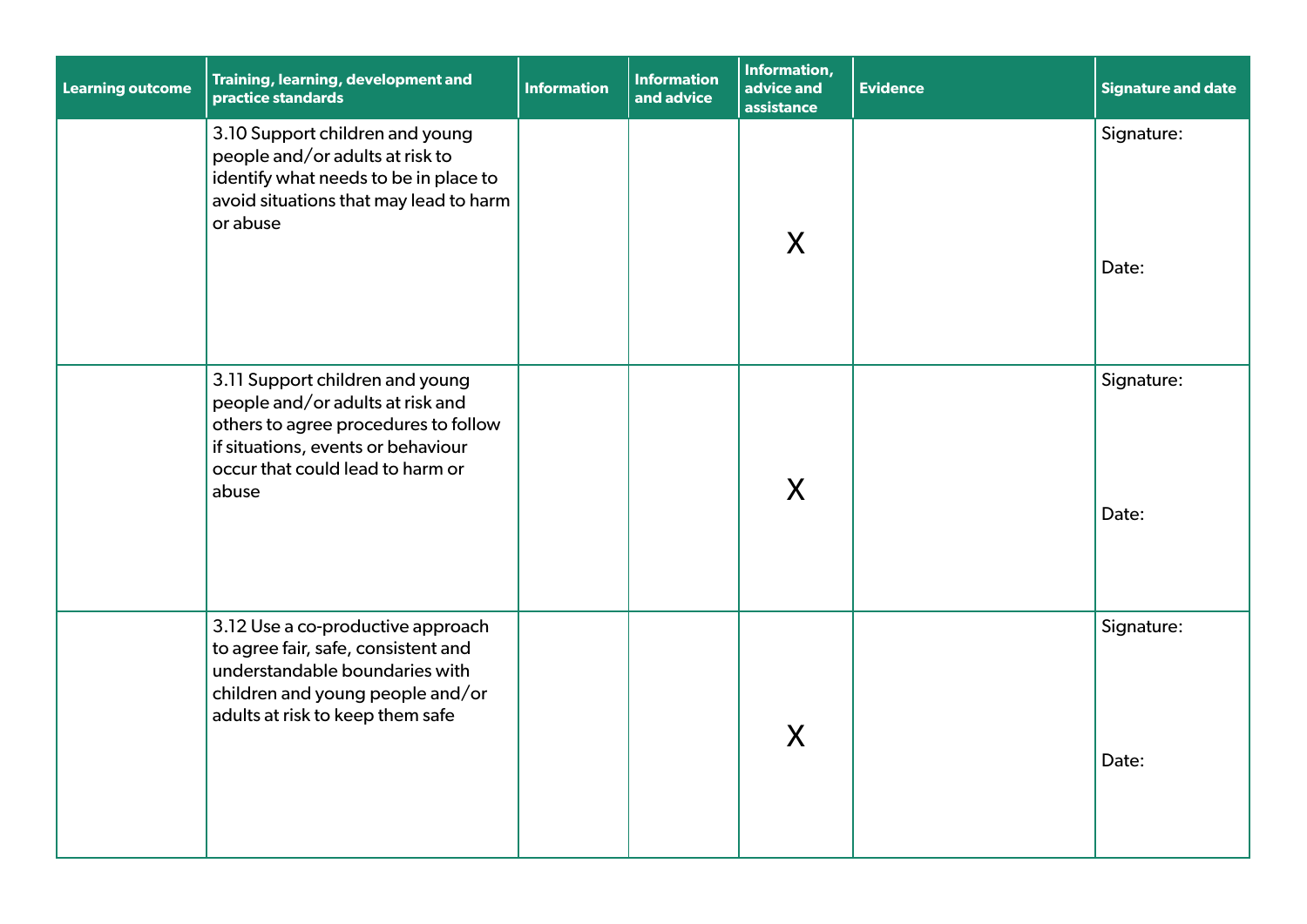| <b>Learning outcome</b> | Training, learning, development and<br>practice standards                                                                                                        | <b>Information</b> | <b>Information</b><br>and advice | Information,<br>advice and<br>assistance | <b>Evidence</b> | Signature and date  |
|-------------------------|------------------------------------------------------------------------------------------------------------------------------------------------------------------|--------------------|----------------------------------|------------------------------------------|-----------------|---------------------|
|                         | 3.13 Support children and young<br>people and/or adults at risk to<br>recognise when the behaviour<br>towards them or others is<br>inappropriate or unacceptable |                    |                                  | X                                        |                 | Signature:<br>Date: |
|                         | 3.14 Ensure that immediate action<br>is taken where there are signs or<br>symptoms of harm or abuse or where<br>this has been disclosed or alleged               | X                  | $\mathsf{X}$                     | X                                        |                 | Signature:<br>Date: |
|                         | 3.15 Challenge behaviour or actions<br>that may lead to harm or abuse                                                                                            | X                  | X                                | X                                        |                 | Signature:<br>Date: |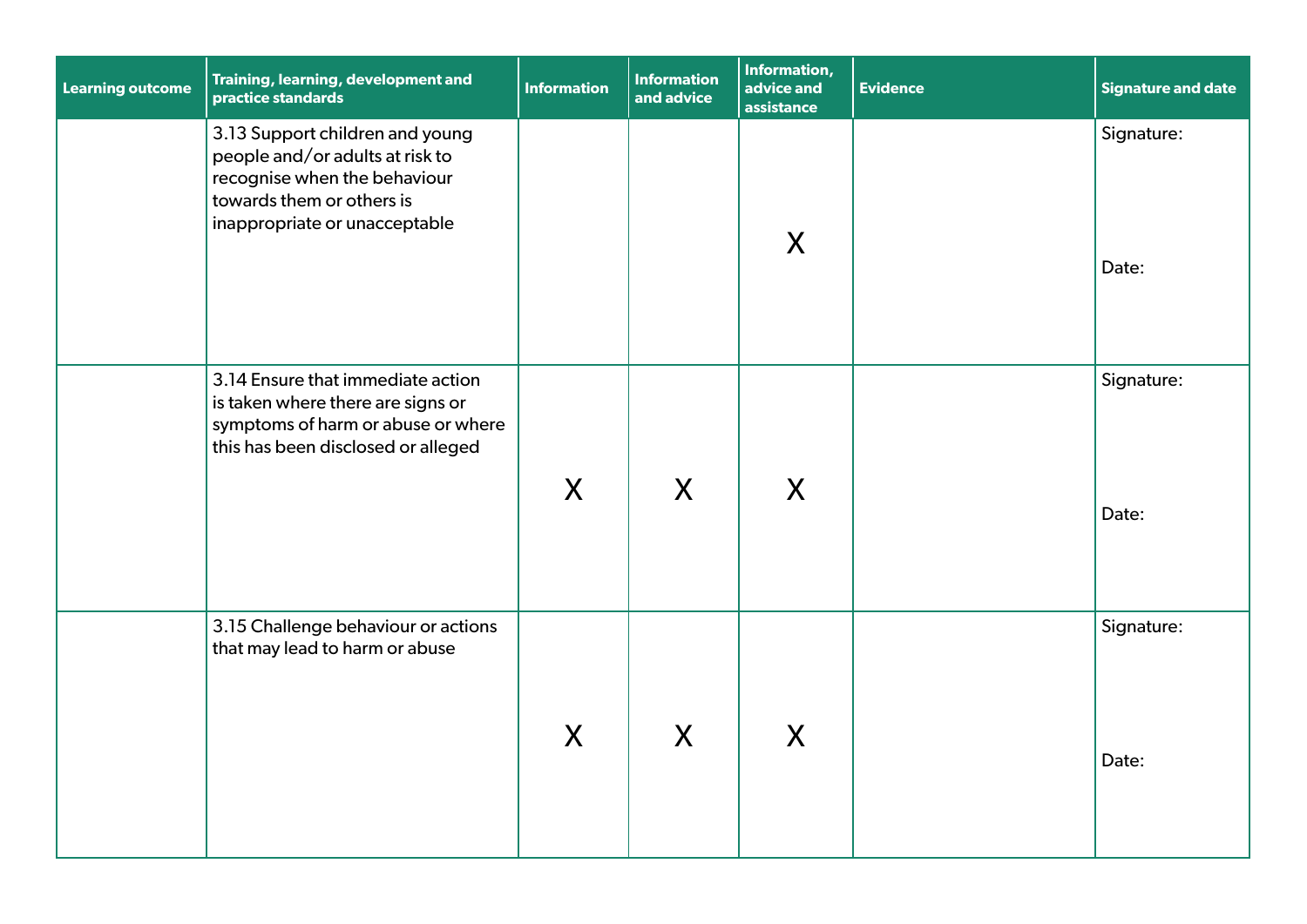| <b>Learning outcome</b> | Training, learning, development and<br>practice standards                                                                                                                                                                                                                                                                                                                    | <b>Information</b> | <b>Information</b><br>and advice | Information,<br>advice and<br>assistance | <b>Evidence</b> | <b>Signature and date</b> |
|-------------------------|------------------------------------------------------------------------------------------------------------------------------------------------------------------------------------------------------------------------------------------------------------------------------------------------------------------------------------------------------------------------------|--------------------|----------------------------------|------------------------------------------|-----------------|---------------------------|
|                         | 3.16 Ensure that records and reports<br>meet legislative and organisational<br>requirements<br>Legislative and organisational<br>requirements: are detailed,<br>accurate, timed, dated and signed,<br>adhere to confidentiality agreements<br>and avoid the use of statements that<br>could adversely affect the use of<br>evidence in future investigations and<br>in court | X                  | X                                | X                                        |                 | Signature:<br>Date:       |
|                         | 3.17 Follow agreed procedures to<br>pass on reports and information<br>about suspected or disclosed harm<br>or abuse within confidentiality<br>agreements                                                                                                                                                                                                                    | X                  | X                                | X                                        |                 | Signature:<br>Date:       |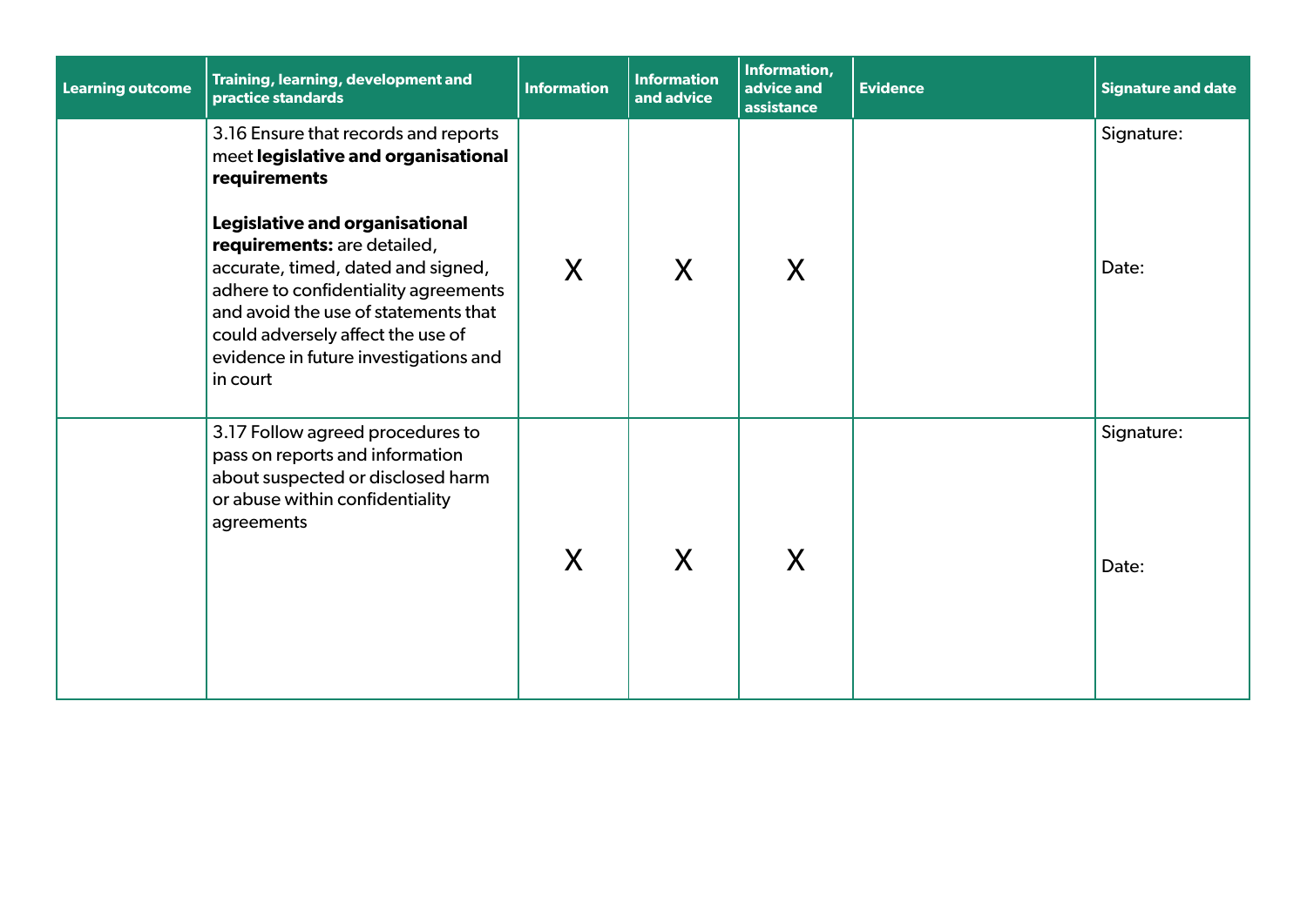| <b>Learning outcome</b> | Training, learning, development and<br>practice standards                                                                                                      | <b>Information</b> | <b>Information</b><br>and advice | Information,<br>advice and<br>assistance | <b>Evidence</b> | <b>Signature and date</b> |
|-------------------------|----------------------------------------------------------------------------------------------------------------------------------------------------------------|--------------------|----------------------------------|------------------------------------------|-----------------|---------------------------|
|                         | 3.18 Ensure that communication is<br>conducted in a way that recognises<br>confidentiality within the boundaries<br>of safeguarding                            | X                  | X                                | X                                        |                 | Signature:<br>Date:       |
|                         |                                                                                                                                                                |                    |                                  |                                          |                 |                           |
|                         | 3.19 Use supervision and support to<br>consider the impact on self and others<br>of suspected or disclosed harm or<br>abuse                                    | X                  | $\mathsf{X}$                     | X                                        |                 | Signature:<br>Date:       |
|                         | 3.20 Continually reflect on own<br>behaviour to ensure that it does not<br>contribute to situations, actions or<br>behaviour that may be harmful or<br>abusive | X                  | X                                | $\mathsf{X}$                             |                 | Signature:<br>Date:       |